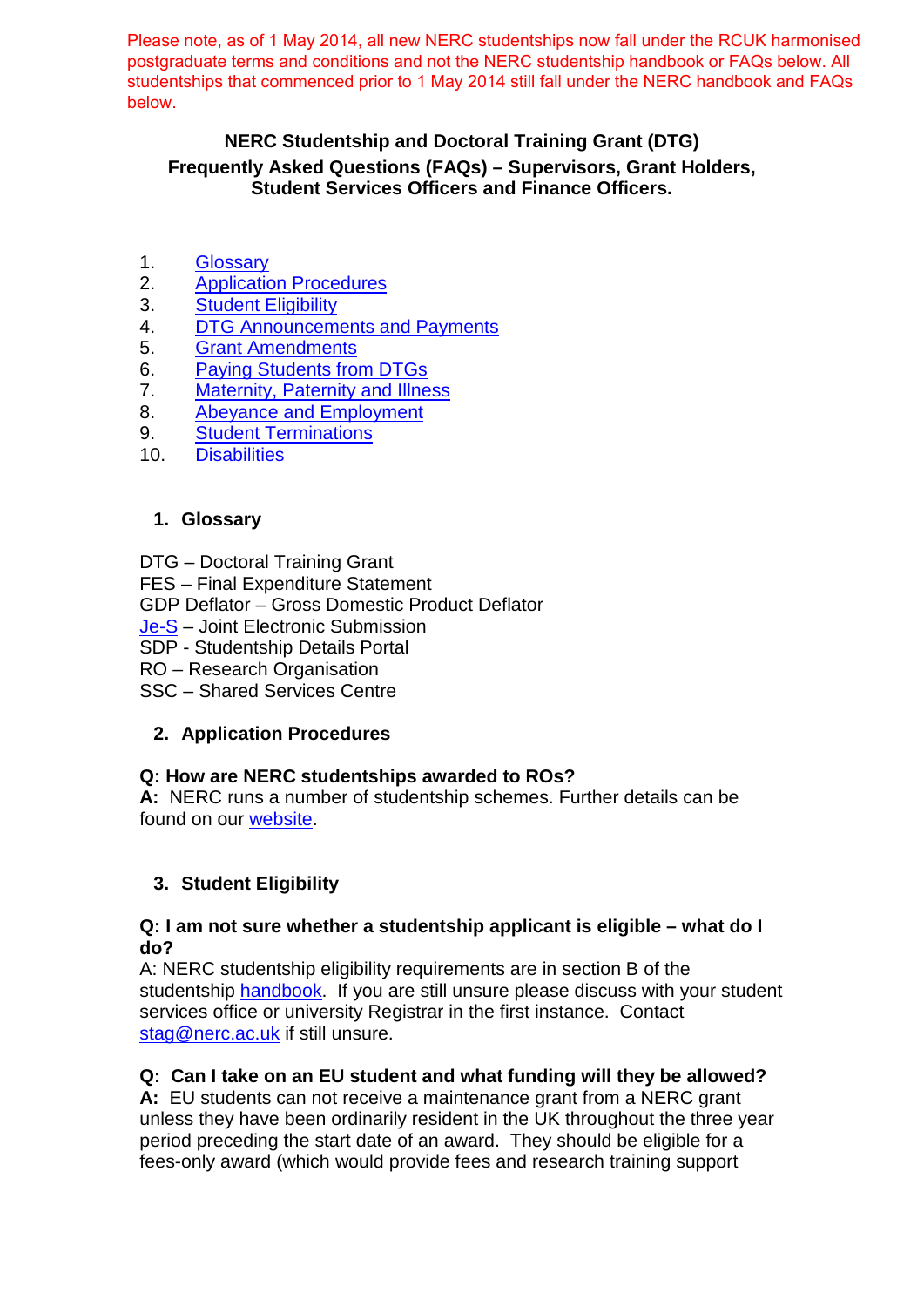costs). Once an EU student has been resident in the UK for three years, they could convert to a full award during the period of the studentship.

#### **Q: I have an applicant who has a UK passport, but their parents moved outside the EU - since then they have been in full time education. They now want to return to the UK to undertake a PhD. Are they eligible for NERC Funding?**

**A:** They may be eligible for a NERC award if they can prove that their absence from the UK was temporary. Temporary absence is where a UK citizen has spent an extended period living outside the UK, either for study or employment. Candidates will have to show that they have maintained a relevant connection to the UK. Temporary does not depend on length of absence.

#### **Q: My applicant has a working permit/student visa, are they eligible to apply for a studentship?**

**A:** No. Student Visas, work permits or dependant visas have restrictions on the time spent in the UK and therefore the holders cannot demonstrate a relevant connection or settled status.

#### **Q: I have an applicant who is an international student. Are they eligible for NERC funding?**

**A:** A candidate must be able to prove settled status in the UK as per the [Immigration Act 1971.](http://www.legislation.gov.uk/ukpga/1971/77/contents) Also they must be able to prove that they have a relevant connection to the UK, which requires that they have been ordinarily resident in the UK throughout the 3 year period proceding the date of the award. NERC does not currently fund international students outside these criteria.

# <span id="page-1-0"></span>**4. DTG Announcements and Payments**

#### **Q: When will I get the announcement letter?**

**A:** NERC aims to inform applicants of successful studentships by the end of January. The DTG and subsequent announcement letter cannot be produced until after April (when the cross-council fees levels have been confirmed, based on the April GDP Deflator), but will be sent to the ROs via [Je-S](https://je-s.rcuk.ac.uk/Jes2WebLoginSite/login.aspx) at least 2 months before the start date of the grant. The announcement letter will go to the admin office at your RO.

#### **Q: How do I know when my grant has been started?**

**A:** In future DTGs will be started once the start confirmation has been received by the SSC. This will trigger the first payment in the next pay run. The grant holder can also monitor the status of their grant on [Je-S](https://je-s.rcuk.ac.uk/Jes2WebLoginSite/login.aspx) Status Reporting.

#### **Q: How are the DTG payments made?**

**A:** DTG payments are generally made quarterly in advance (research/fellowship grant payments are quarterly in arrears). There are two exceptions: the first payment will be made as soon as possible after the start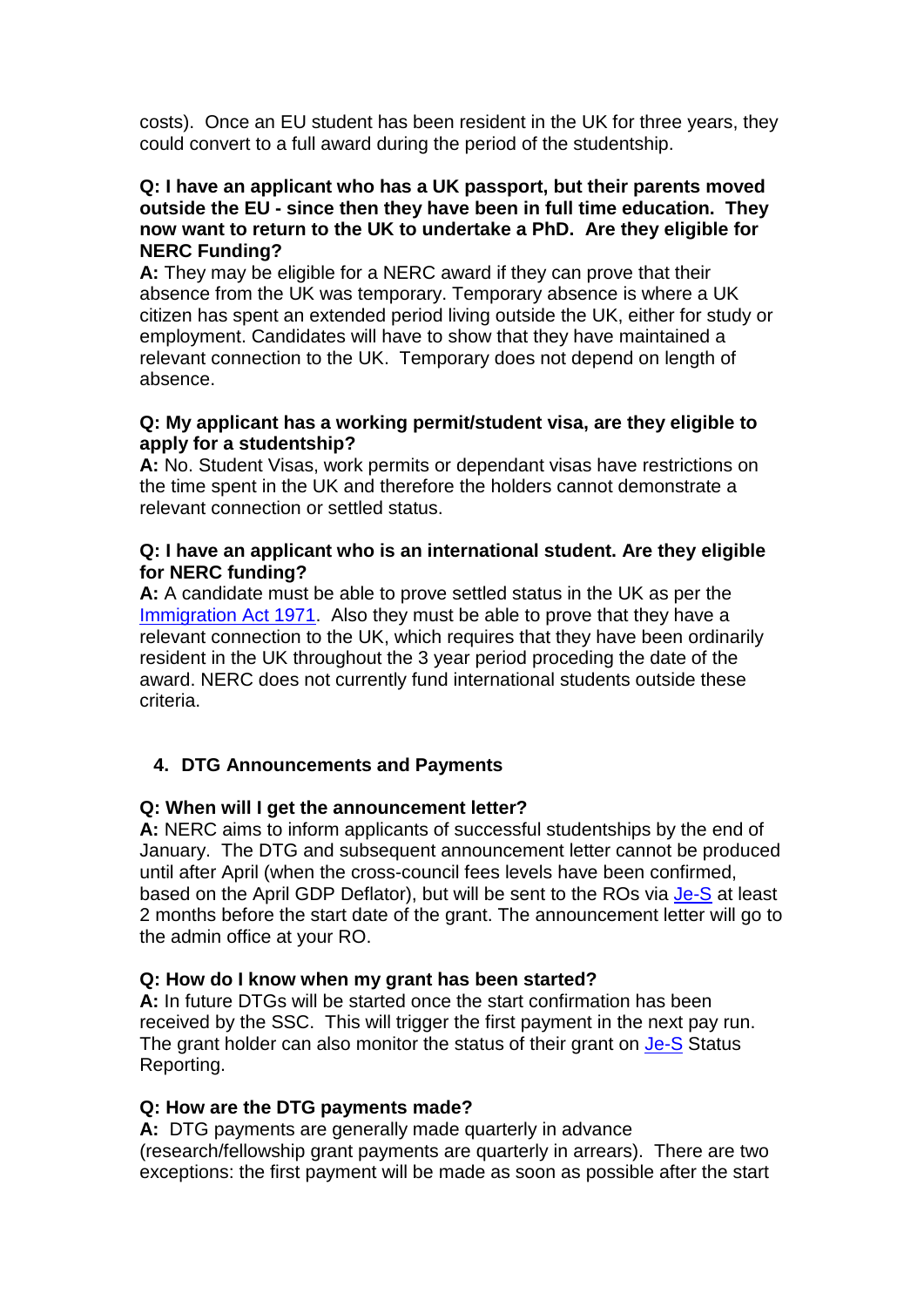confirmation is received; and the final quarterly payment is withheld until the grant end date has been reached and the grant has been reconciled (following the return of the completed Final Expenditure Statement - FES).

# **Q. Why haven't I received the final payment on a DTG?**

A. You will not receive the final payment until the FES has been submitted through [Je-S](https://je-s.rcuk.ac.uk/Jes2WebLoginSite/login.aspx) and has been reconciled. The FES will be sent to the RO through [Je-S](https://je-s.rcuk.ac.uk/Jes2WebLoginSite/login.aspx) upon the end date of the grant, with a due date of 3 months after the end date.

# <span id="page-2-0"></span>**5. Grant Amendments**

### **Q: How can I fund the student beyond the end date of the grant?**

A: You will need to request a 'no-cost' extension to the grant. This request can be made through [Je-S](https://je-s.rcuk.ac.uk/Jes2WebLoginSite/login.aspx) by selecting a 'Grant Extension Request' through 'Grant Maintenance'. A grant end date cannot be extended after it has been reached, so extension requests must be made in good time to allow for processing.

Students can also receive funding from more than one DTG, so it is possible to fund the latter part of a student's funding from a subsequent DTG, using the funding from the original DTG to fund another student. This avoids the need for a grant extension.

#### **Q: I need to change the grant holder on my DTG. What do I do?**

**A:** In order to change the grant holder, the current grant holder needs to submit a Grant Maintenance request via their [Je-S](https://je-s.rcuk.ac.uk/Jes2WebLoginSite/login.aspx) account, of the type 'Grant Holder Change Request'. This will need to be done separately for each grant currently held by the previous grant holder.

#### <span id="page-2-1"></span>**6. Paying Students from DTGs**

#### **Q: I have a NERC-funded student who would like to attend a conference/undertake fieldwork. Will NERC pay for this?**

**A:** The DTG paid directly to the RO includes a Research Training Support Grant (RTSG) to cover the costs of field work, consumables and conferences etc, so students should approach their supervisors to agree expenditure against the grant.

#### **Q: How long do NERC students need to be funded for?**

**A:** DTGs currently include 3.5 years funding per notional studentship. Students should be funded for between 3 and 4 years. The RO has flexibility in how it uses the remaining 0.5 year (fourth year) funding.

#### **Q: Do students have to be funded from a single DTG?**

**A:** No, students could be funded from a number of DTGs, as long as the [Je-S](https://je-s.rcuk.ac.uk/Jes2WebLoginSite/login.aspx) SDP is updated to show which grants the student has received funding from.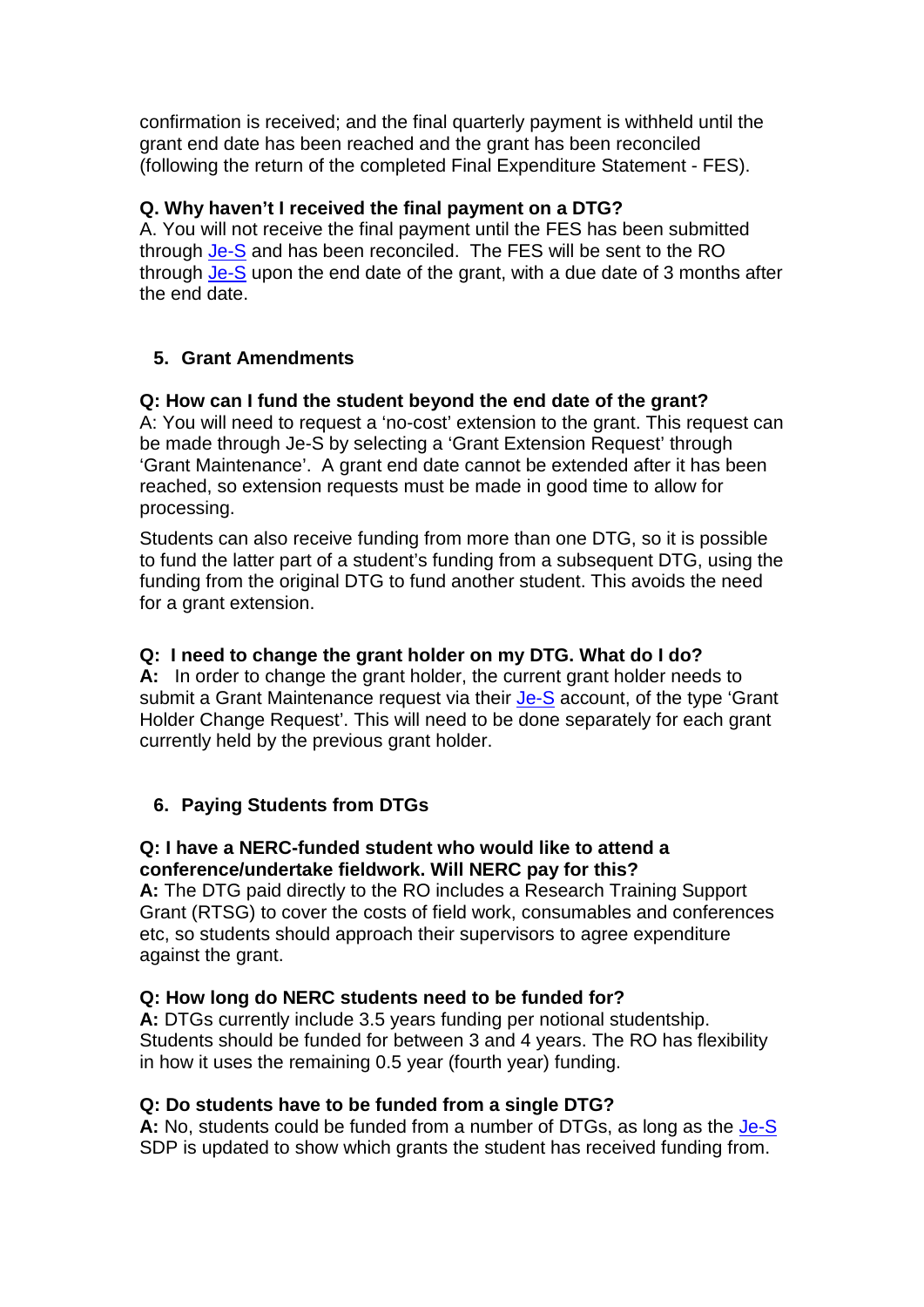# <span id="page-3-0"></span>**7. Maternity, Paternity and Illness**

### **Q: My student is going on maternity leave, what do I need to do?**

**A:** NERC funded students are entitled to 6 months stipend as maternity pay if their maternity period starts within the funded period of their studentship. They can then have up to another 6 month unpaid leave, if required. The same entitlement applies for additional paternity or adoptive leave. They may then continue the studentship on a part-time basis (at least 50%) if required.

The [Je-S](https://je-s.rcuk.ac.uk/Jes2WebLoginSite/login.aspx) SDP should be updated with the new funding end date and expected submission date (6 months or more depending on the period of unpaid leave and part time working).

### **Q: Can students take paternity leave?**

**A:** A total of ten days paternity leave may be taken at any time during a partner's pregnancy or within three months following the birth. No extra funding will be provided. Students may also take up to six months additional paternity leave.

#### **Q: My student is on sick leave, what do I need to do?**

A: NERC funded students are entitled to up to 13 weeks of sick pay in any 12 month period, if they have medical certificates. NERC no longer needs to be sent medical certificates, although ROs may wish to retain copies for audit purposes. Sick periods beyond the 13 weeks should not be funded from the DTG, so the studentship should be put in abeyance.

The [Je-S](https://je-s.rcuk.ac.uk/Jes2WebLoginSite/login.aspx) SDP should be updated with the new funding end date and expected submission date (based on the period of sickness and any abeyance and subsequent part time working).

#### **Q: How do we claim back the funding for the maternity/illness payments?**

**A**: Extra costs should be taken from the training grant, where possible. Alternatively NERC will pay any extra costs incurred for maternity or illness at reconciliation of the DTG. Any costs related to maternity or sickness should be included in the absence heading of the FES and these will be paid in the final payment.

# <span id="page-3-1"></span>**8. Abeyance and Employment**

#### **Q: For personal/family reasons my student needs to put their studentship into abeyance. Is this possible?**

**A:** We expect students to complete their training in a single continuous period and we do not encourage the suspension of awards (except for short policy interships or work placements). However, we acknowledge that there are times when an abeyance may be an appropriate course of action. Students should make any requests for abeyance to their supervisor and requests for abeyance due to family or personal reasons should be given sympathetic consideration. The maximum period of suspension should normally be twelve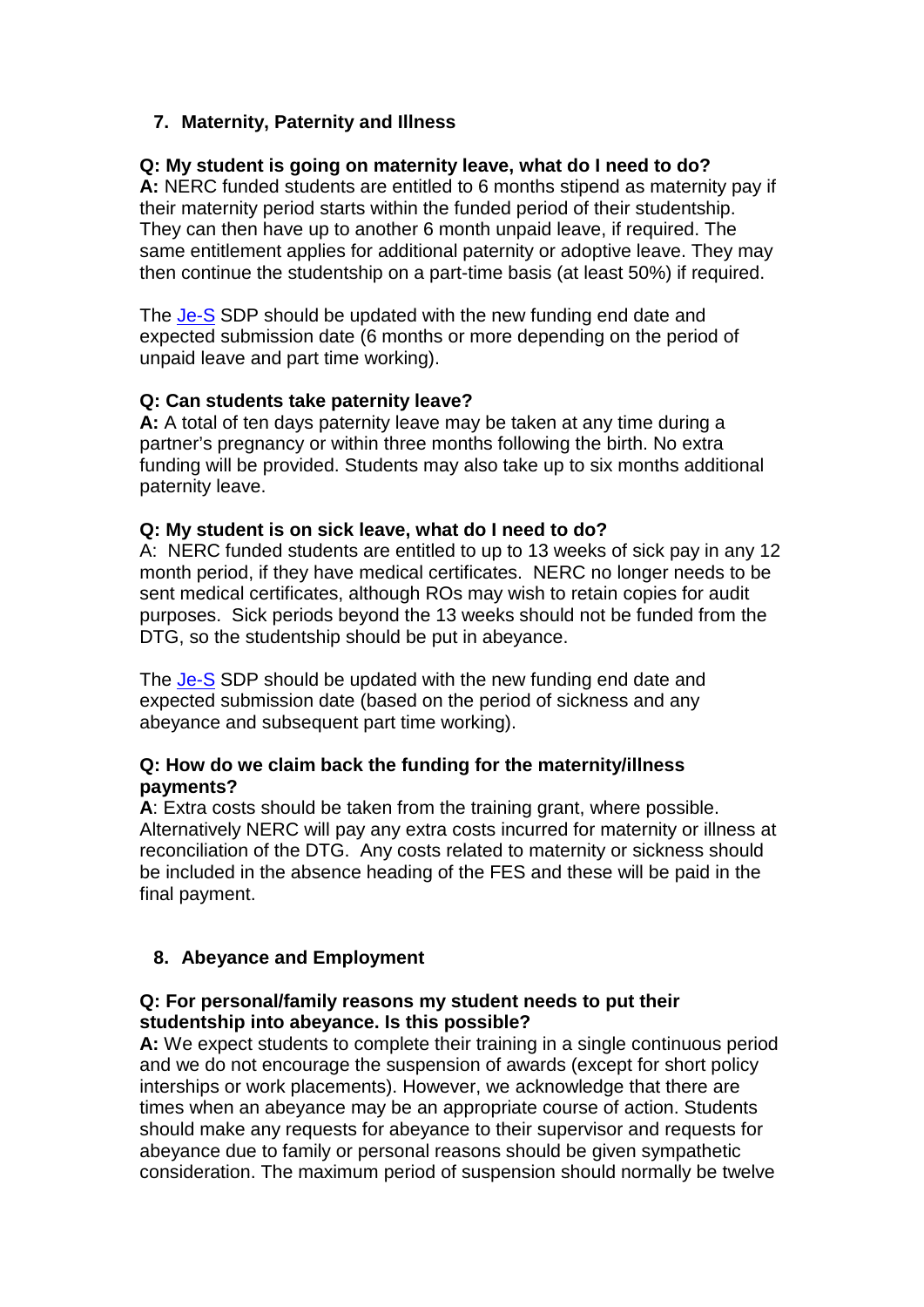months, and you should ensure that the studentship end dates and expected submission dates are updated on the Je-S SDP, to reflect any periods of abeyance.

### **Q: What do I need to do with the DTG as a result of a studentship abeyance?**

**A:** Whilst the student is receiving maternity or sick pay, you need to do nothing. If the student is funded on a single DTG and takes an extended period of unpaid leave, the DTG holder will need to put in a [Je-S](https://je-s.rcuk.ac.uk/Jes2WebLoginSite/login.aspx) grant suspension request.

### **Q: My student would like to do some paid work during their PhD. Is this allowed?**

**A:** We encourage students to undertake some teaching or demonstration work, when this is compatible with their training and provided that their supervisor approves. The total time spent (including preparation and marking) should not exceed six hours in any week during term time. As the provision of teaching and demonstrating is the responsibility of your Research Organisation, students should be paid for this at the Research Organisation's usual rate and be supported by appropriate training.

Students can also undertake a small amount of other paid work, provided their supervisor gives consent and it does not delay or interfere with their research traning. In both cases, students should ensure that any income is reported for tax purposes.

# **Q: My student would like to go on a work placement. Can they do this?**

**A:** Students can take up to a three-month abeyance of their award to enable them to undertake a work placement that is directly related to their training or that will provide valuable transferable skills, provided that this is well justified and approved in advance by their supervisor and Research Organsiation. The student's supervisor should ensure that the studentship end dates and expected submission dates are amended on the Je-S SDP to reflect any periods of abeyance.

# **Q: Where can I find more information about NERC Policy Internships?**

**A:** NERC funds a number of three-month policy internships. Further information can be found on our [website.](http://www.nerc.ac.uk/funding/available/postgrad/advanced/)

# **Q: Can a student take a holiday during their studentship?**

**A:** Reasonable holidays, not exceeding eight weeks in the year including public holidays, may be allowed by supervisors. Up to a maximum of four weeks holiday may be taken at the end of the period of the award.

# **9. Student Terminations**

# **Q: My student has terminated, what do I need to do?**

**A:** You should arrange for the [Je-S](https://je-s.rcuk.ac.uk/Jes2WebLoginSite/login.aspx) SDP to be updated with the studentship termination date and reason.